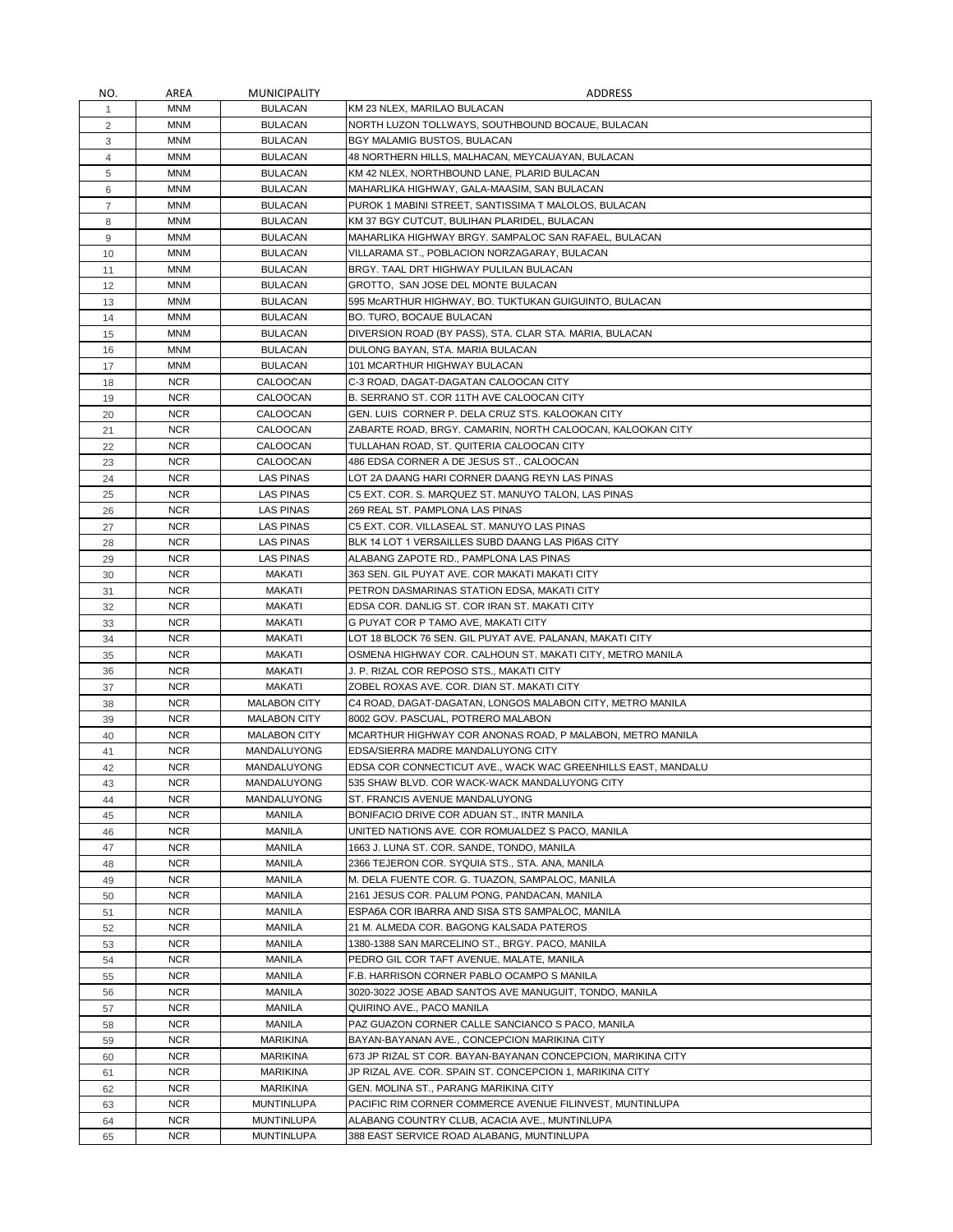| 66  | <b>NCR</b> | <b>MUNTINLUPA</b>  | NATIONAL ROAD, TUNASAN MUNTINLUPA                            |
|-----|------------|--------------------|--------------------------------------------------------------|
| 67  | <b>NCR</b> | <b>MUNTINLUPA</b>  | KM 70 NATIONAL ROAD, TUNASAN MUNTINLUPA CITY                 |
|     |            |                    |                                                              |
| 68  | <b>NCR</b> | <b>MUNTINLUPA</b>  | NATIONAL ROAD, ALABANG MUNTINLUPA CITY                       |
| 69  | <b>NCR</b> | PARANAQUE          | DO6A SOLEDAD AVE.BETTER LIVING PARANAQUE CITY                |
| 70  | <b>NCR</b> | PARANAQUE          | SMPI CMPD DR. A. SANTOS. AVE. BF HO PARANAQUE CITY           |
| 71  | <b>NCR</b> | PARANAQUE          | DR. A. SANTOS AVE., SAN ANTONIO SUCAT, PARANAQUE CITY        |
| 72  | <b>NCR</b> | PARANAQUE          | UNITED HILLS, EAST SERVICE ROAD PARANAQUE CITY               |
| 73  | <b>NCR</b> | PARANAQUE          | KM 15 WEST SERVICE ROAD PARANAQUE                            |
| 74  | <b>NCR</b> | PARANAQUE          | LOPEZ AVENUE, DR. A. SANTOS AVE. PARANAQUE CITY              |
| 75  | <b>NCR</b> | PARANAQUE          | 8106 DR. A. SANTOS AVE. PARANAQUE                            |
| 76  | <b>NCR</b> | PARANAQUE          | QUIRINO AVENUE CORNER KABIHASNAN RO PARANAQUE, METRO MANILA  |
| 77  | <b>NCR</b> | PARANAQUE          | 8207 DR. A. SANTOS AVE. SAN ISIDRO PARANAQUE, METRO MANILA   |
| 78  | <b>NCR</b> | PARANAQUE          | NINOY AQUINO AVE., SAN DIONISIO PARANAQUE, METRO MANILA      |
| 79  | <b>NCR</b> | PARANAQUE          | QUIRINO AVE., TAMBO PARANAQUE                                |
| 80  | <b>NCR</b> | PASAY              | PRES. DIOSDADO MACAPAGAL BLVD. COR. PASAY CITY, METRO MANILA |
| 81  | <b>NCR</b> | PASAY              | MIA ROAD NAIA COMPLEX BRGY. 197 PASAY CITY                   |
| 82  | <b>NCR</b> | PASAY              | DOMESTIC ROAD COR. AIRPORT ROAD PASAY CITY                   |
|     | <b>NCR</b> |                    |                                                              |
| 83  |            | PASAY              | 2882 F.B. HARRISON COR. CUNETA STS. PASAY CITY, METRO MANILA |
| 84  | <b>NCR</b> | PASAY              | MACAPAGAL BLVD., NORTH PERIMETER RO BRGY. TAMBO, BACLARAN, P |
| 85  | <b>NCR</b> | PASAY              | METROPOLITAN PARK, ROXAS BLVD. PASAY CITY                    |
| 86  | <b>NCR</b> | <b>PASIG</b>       | E. RODRIGUEZ AVE., C5 BO. UGONG PASIG CITY                   |
| 87  | <b>NCR</b> | <b>PASIG</b>       | DONA AURORA VILLAGE, MARCOS HIWAY SANTOLAN, PASIG CITY       |
| 88  | <b>NCR</b> | <b>PASIG</b>       | M. CONCEPCION ST. BRGY. SAN JOAQUIN PASIG CITY               |
| 89  | <b>NCR</b> | <b>PASIG</b>       | MERCEDES AVENUE COR. MARKET AVE. PASIG CITY                  |
| 90  | <b>NCR</b> | <b>PASIG</b>       | AMANG RODRIGUEZ AVE. PASIG CITY, METRO MANILA                |
| 91  | <b>NCR</b> | <b>PASIG</b>       | MARCOS HIGHWAY, BRGY DELA PAZ PASIG CITY                     |
| 92  | <b>NCR</b> | <b>PASIG</b>       | LOT 3 & 4, BLOCK 4, MERALCO AVE., B ORTIGAS, PASIG           |
| 93  | <b>NCR</b> | <b>PASIG</b>       | C. RAYMUNDO AVENUE PASIG CITY                                |
| 94  | <b>NCR</b> | <b>PASIG</b>       | PASIG BLVD COR SAN IGNACIO ST., BGY PASIG CITY               |
| 95  | <b>NCR</b> | QUEZON CITY        | DAHLIA AVE COR LILAC ST., FAIRVIEW FAIRVIEW, QUEZON CITY     |
| 96  | <b>NCR</b> | QUEZON CITY        | COMMONWEALTH AVE., FAIRVIEW PARK QUEZON CITY                 |
| 97  | <b>NCR</b> | QUEZON CITY        | COMONWEALTH AV. COR. ATHERTHON ST. QUEZON CITY               |
|     | <b>NCR</b> |                    | KATIPUNAN AVENUE CORNER MANGYAN ST. BRGY PANSOL, QUEZON CITY |
| 98  |            | QUEZON CITY        |                                                              |
| 99  | <b>NCR</b> | QUEZON CITY        | NO. 69 OLD ZABARTE ROAD, ZABARTE QUEZON CITY                 |
| 100 | <b>NCR</b> | QUEZON CITY        | COMMONWEALTH AVE COR ZUZUARREGI ST. OLD BALARA, DILIMAN, QUE |
| 101 | <b>NCR</b> | QUEZON CITY        | BATASAN SAN MATEO COR CONGRESSIONAL QUEZON CITY              |
| 102 | <b>NCR</b> | QUEZON CITY        | 706 A. BONIFACIO, BALINTAWAK QUEZON CITY                     |
| 103 | <b>NCR</b> | QUEZON CITY        | COMMONWEALTH AVE., U. P. CAMPUS DILIMAN, QUEZON CITY         |
| 104 | <b>NCR</b> | QUEZON CITY        | 77 KANLAON COR. LAON-LAANG ST., LOURDES, QUEZON CITY         |
| 105 | <b>NCR</b> | QUEZON CITY        | DON ANTONIO HTS. CORNER COMMONWEALT QUEZON CITY              |
| 106 | <b>NCR</b> | QUEZON CITY        | N. DOMINGO COR. P. TUAZON, HORSEHOE, QUEZON CITY             |
| 107 | <b>NCR</b> | QUEZON CITY        | 17 GRANADA ST. COR VALENCIA QUEZON CITY                      |
| 108 | <b>NCR</b> | QUEZON CITY        | MINDANAO AVE. EXT., BO., TALIPAPA QUEZON CITY                |
| 109 | <b>NCR</b> | QUEZON CITY        | TIMOG MORATO COR. TOMAS MORATO QUEZON CITY                   |
| 110 | <b>NCR</b> | QUEZON CITY        | 368 QUIRINO HIWAY COR. TANDANG SORA QUEZON CITY              |
| 111 | <b>NCR</b> | QUEZON CITY        | WEST AVENUE CORNER DEL MONTE QUEZON CITY                     |
| 112 | <b>NCR</b> | QUEZON CITY        | 188 MINDANAO AVE. BGY. BAHAY TORO TANDANG SORA, QUEZON CITY  |
| 113 | <b>NCR</b> | QUEZON CITY        | 123-125 KATIPUNAN AVE., WHITE PLAIN QUEZON CITY              |
| 114 | <b>NCR</b> | QUEZON CITY        | AURORA BLVD CORNER BALETE DRIVE QUEZON CITY                  |
| 115 | <b>NCR</b> | QUEZON CITY        | 2 NICANOR ROXAS ST., CORNER HALCON QUEZON CITY               |
| 116 | <b>NCR</b> | QUEZON CITY        | AMPARO SUBDIVISION, QUIRINO HI-WAY QUEZON CITY               |
|     | <b>NCR</b> | QUEZON CITY        | MINDANAO AVE., PAG-ASA QUEZON CITY                           |
| 117 |            |                    |                                                              |
| 118 | <b>NCR</b> | QUEZON CITY        | AURORA BLVD. COR. LAUAN ST., CUBAO, QUEZON CITY              |
| 119 | <b>NCR</b> | QUEZON CITY        | 629 QUIRINO HI-WAY, BAGBAG, NOVALIC QUEZON CITY              |
| 120 | <b>NCR</b> | QUEZON CITY        | CONGRESSIONAL AVENUE EXTENSION QUEZON CITY, METRO MANILA     |
| 121 | <b>NCR</b> | QUEZON CITY        | EAST AVENUE COR. BIR ROAD, PI6AHA QUEZON CITY                |
| 122 | <b>NCR</b> | QUEZON CITY        | NO. 188 E. RODRIQUIEZ JR. AVENUE (C QUEZON CITY              |
| 123 | <b>NCR</b> | QUEZON CITY        | VISAYAS AVENUE COR. CONGRESSIONAL QUEZON CITY                |
| 124 | <b>NCR</b> | QUEZON CITY        | 1261 E RODRIGUEZ SR. AVE. COR. T KRISTONG HARI, QUEZON CITY  |
| 125 | <b>NCR</b> | QUEZON CITY        | CONGERSSIONAL AVE COR VIRGINIA ST. QUEZON CITY               |
| 126 | <b>NCR</b> | QUEZON CITY        | LITEX ROAD, VIOLAGO PARKWOOD, PAYAT QUEZON CITY              |
| 127 | <b>NCR</b> | QUEZON CITY        | EDSA COR MAIN AVE., CUBAO QUEZON CITY, METRO MANILA          |
| 128 | <b>NCR</b> | <b>QUEZON CITY</b> | BLOCK 11, LOT 43, E. RODRIGUEZ JR. QUEZON CITY, METRO MANILA |
| 129 | <b>NCR</b> | QUEZON CITY        | QUEZON AVE., ROXAS DISTRICT QUEZON CITY                      |
| 130 | <b>NCR</b> | QUEZON CITY        | 121 E. RODRIGUEZ STREET QUEZON CITY                          |
| 131 | <b>NCR</b> | QUEZON CITY        | BLOCK 11, LOT 43, E. RODRIGUEZ JR. QUEZON CITY, METRO MANILA |
|     |            |                    |                                                              |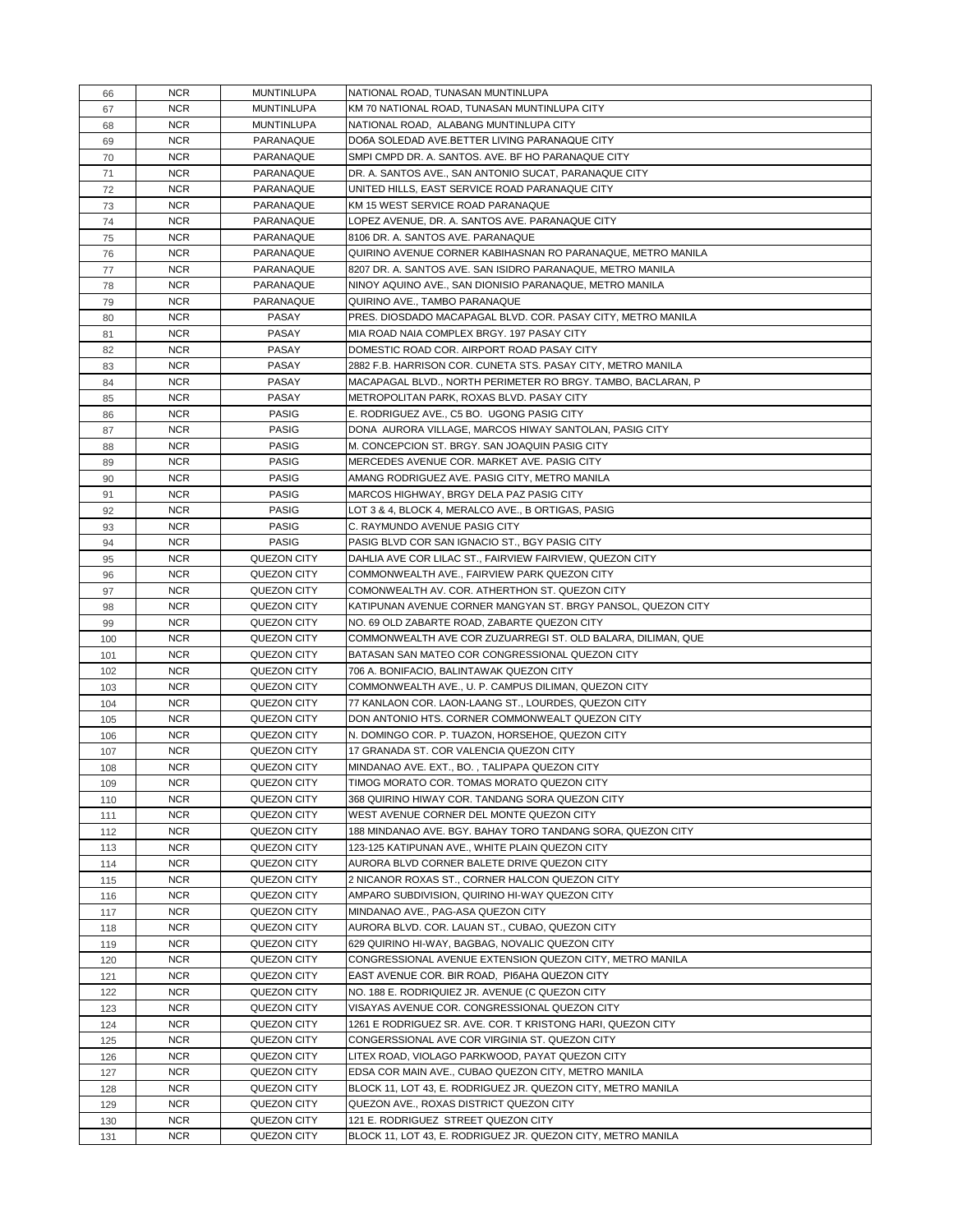| 132 | <b>NCR</b>  | QUEZON CITY         | KAMIAS CORNER KALAYAAN AVE. QUEZON CITY                                                  |
|-----|-------------|---------------------|------------------------------------------------------------------------------------------|
| 133 | <b>NCR</b>  | QUEZON CITY         | A. BONIFACIO CORNER DEL MONTE AVE. QUEZON CITY                                           |
| 134 | <b>NCR</b>  | QUEZON CITY         | KM. 21 QUIRINO HIGHWAY, LAGRO, NOVALICHES, QUEZON CITY                                   |
| 135 | <b>NCR</b>  | QUEZON CITY         | TIMOG AVE COR SGT ESGUERRA, SOUTH T QUEZON CITY, METRO MANIL                             |
| 136 | <b>NCR</b>  | <b>RIZAL</b>        | F.P. FELIX AVE. BRGY. SAN ISIDRO CAINTA, RIZAL                                           |
| 137 | <b>NCR</b>  | <b>RIZAL</b>        | FORREST HILLS, MARCOS HIGHWAY COGEO, ANTIPOLO, RIZAL                                     |
| 138 | <b>NCR</b>  | <b>RIZAL</b>        | CIRCUMFERENTIAL ROAD, SAN ROQUE ANTIPOLO, RIZAL                                          |
| 139 | <b>NCR</b>  | <b>RIZAL</b>        | FELIX AVENUE CAINTA, RIZAL                                                               |
| 140 | <b>NCR</b>  | <b>RIZAL</b>        | 224 SUMULONG HIGHWAY ANITPOLO, METRO MANILA                                              |
|     | <b>NCR</b>  | <b>RIZAL</b>        | KM 21 ORTIGAS AVE EXT TAYTAY, RIZAL                                                      |
| 141 | <b>NCR</b>  | <b>RIZAL</b>        | BLK 1 LOT 2 SUMULONG HIGHWAY, RICHD STA. CRUZ, ANTIPOLO, RIZ                             |
| 142 |             |                     | SUMULONG HIGHWAY CAINTA, RIZAL                                                           |
| 143 | <b>NCR</b>  | <b>RIZAL</b>        |                                                                                          |
| 144 | <b>NCR</b>  | <b>RIZAL</b>        | MANILA EAST ROAD CORNER VELASQUES S TAYTAY, RIZAL                                        |
| 145 | <b>NCR</b>  | <b>RIZAL</b>        | GEN. LUNA ST. BGY. AMPID SAN MATEO, RIZAL                                                |
| 146 | <b>NCR</b>  | <b>RIZAL</b>        | P. OLIVEROS ST. SAN ROQUE ANTIPOLO CITY, METRO MANILA                                    |
| 147 | <b>NCR</b>  | <b>RIZAL</b>        | DON MARIANO MARCOS HI-WAY MONTALBAN, RIZAL                                               |
| 148 | <b>NCR</b>  | <b>RIZAL</b>        | SUMULONG HIGHWAY, MAMBUGAN, ANTIPOLO, RIZAL                                              |
| 149 | <b>NCR</b>  | <b>RIZAL</b>        | SITIO UPPER MANALITE 2, BGY. STA. C ANTIPOLO, RIZAL                                      |
| 150 | <b>NCR</b>  | <b>RIZAL</b>        | ORTIGAS AVENUE EXT., CAINTA, RIZAL                                                       |
| 151 | <b>NCR</b>  | <b>RIZAL</b>        | ORTIGAS AVE EXT CAINTA, RIZAL                                                            |
| 152 | <b>NCR</b>  | <b>SAN JUAN</b>     | N DOMINGO COR M PATERNO ST CORAZON DE JESUS, SAN JUAN CITY                               |
| 153 | <b>NCR</b>  | <b>SAN JUAN</b>     | #47 VALENZUELA COR. F. BLUMENTRITT SAN JUAN CITY, METRO MANI                             |
| 154 | <b>NCR</b>  | <b>TAGUIG</b>       | C5-MCKINLEY HILLS, FORT BONIFACIO TAGUIG CITY                                            |
| 155 | <b>NCR</b>  | <b>TAGUIG</b>       | C-5 DIEGO SILANG, USUSAN TAGUIG CITY                                                     |
| 156 | <b>NCR</b>  | <b>TAGUIG</b>       | PASONG TAMO EXT., BICUTAN TAGUIG, METRO MANILA                                           |
| 157 | <b>NCR</b>  | <b>TAGUIG</b>       | LEVI MARIANO AVE TAGUIG, METRO MANILA                                                    |
| 158 | <b>NCR</b>  | <b>TAGUIG</b>       | MANUEL L. QUEZON TAGUIG CITY, METRO MANILA                                               |
| 159 | <b>NCR</b>  | VALENZUELA          | 469 PASEO DE BLAS ROAD, PASEO DE BL VALENZUELA, METRO MANILA                             |
| 160 | <b>NCR</b>  | VALENZUELA          | GOV. SANTIAGO COR MC ARTHUR HIGHWAY VALENZUELA, METRO MANILA                             |
| 161 | NORTH LUZON | <b>BAGUIO CITY</b>  | KISAD, BAGUIO CITY                                                                       |
| 162 | NORTH LUZON | <b>BAGUIO CITY</b>  | <b>HARRISON BAGUIO CITY</b>                                                              |
| 163 | NORTH LUZON | <b>BAGUIO CITY</b>  | <b>LEGARDA BAGUIO CITY</b>                                                               |
| 164 | NORTH LUZON | BATAAN              | NATIONAL HIGHWAY COR. MINDANAO AVE. MARIVELES, BATAAN                                    |
| 165 | NORTH LUZON | <b>BATAAN</b>       | PETRON BATAAN REFINERY, LIMAY, BATAAN                                                    |
| 166 | NORTH LUZON | <b>BATAAN</b>       | ROMAN HIGHWAY, TENEJERO BALANGA, BATAAN                                                  |
| 167 | NORTH LUZON | CAGAYAN             | ZITANGA JUNCTION, BALLESTEROS, CAGAYAN                                                   |
| 168 | NORTH LUZON | CAGAYAN             | NATIONAL HIGHWAY, MACANAYA, APARRI, CAGAYAN                                              |
| 169 | NORTH LUZON | CAGAYAN             | BUNTUN HIWAY, TUGUEGARAO, CAGAYAN,                                                       |
| 170 | NORTH LUZON | CAGAYAN             | BGY. PENGUE MAHARLIKA HIGHWAY, TUGUEGARAO, CAGAYAN,                                      |
| 171 | NORTH LUZON | <b>ILOCOS NORTE</b> | SAN NICOLAS, ILOCOS NORTE                                                                |
| 172 | NORTH LUZON | <b>ILOCOS NORTE</b> | SAN NICOLAS, ILOCOS NORTE                                                                |
| 173 | NORTH LUZON | <b>ILOCOS SUR</b>   | BANTAY, ILOCOS SUR                                                                       |
| 174 | NORTH LUZON | <b>ILOCOS SUR</b>   | VIGAN, ILOCOS SUR                                                                        |
| 175 | NORTH LUZON | <b>ILOCOS SUR</b>   | BAGANI CAMPO CANDON CITY, ILOCOS SUR                                                     |
| 176 | NORTH LUZON | <b>ISABELA</b>      | CALAMAGUI II, ILAGAN ISABELA                                                             |
| 177 | NORTH LUZON | <b>ISABELA</b>      | MAHARLIKA HIGHWAY, BRGY. MAGSAYSAY NAGUILIAN, ISABELA                                    |
| 178 | NORTH LUZON | <b>ISABELA</b>      | SANTIAGO-TUGUEGARAO RD, ROXAS, ISABELA                                                   |
| 179 | NORTH LUZON | <b>ISABELA</b>      | MAHARLIKA HIGHWAY, MAGSAYSAY CORDON, ISABELA                                             |
| 180 | NORTH LUZON | <b>ISABELA</b>      | MAGSAYSAY COR. ALICIA-SAN MATEO, BR ALICIA, ISABELA                                      |
| 181 | NORTH LUZON | <b>KALINGA</b>      | BULANAO, TABUK, KALINGA                                                                  |
| 182 | NORTH LUZON | LA UNION            | BRGY. CAMP ONE, ROSARIO, LA UNION                                                        |
| 183 | NORTH LUZON | <b>NUEVA ECIJA</b>  | MAHARLIKA HIWAY, MALASIN SAN JOSE CITY, NUEVA ECIJA                                      |
| 184 | NORTH LUZON | <b>NUEVA ECIJA</b>  | MAHARLIKA HIGHWAY BRGY. ABAR 1ST SAN JOSE CITY, NUEVA ECIJA                              |
| 185 | NORTH LUZON | <b>NUEVA ECIJA</b>  | BARANGAY POBLACION GUIMBA, NUEVA ECIJA                                                   |
| 186 | NORTH LUZON | <b>NUEVA ECIJA</b>  | MAHARLIKA HIGHWAY BRGY. CAANAWAN, SAN JOSE CITY, NUEVA ECIJA                             |
| 187 | NORTH LUZON | <b>NUEVA ECIJA</b>  | MAHARLIKA HIGHWAY, SUMACAB ESTE, CABANATUAN CITY, NUEVA ECIJA                            |
| 188 | NORTH LUZON | <b>NUEVA ECIJA</b>  | STA ARCADIA, CABANATUAN CITY, NUEVA ECIJA                                                |
| 189 | NORTH LUZON | NUEVA ECIJA         | MAHARLIKA HIGHWAY, H. CONCEPCION, CABANATUAN CITY, NUEVA ECIJA                           |
| 190 | NORTH LUZON | <b>NUEVA ECIJA</b>  | MAHARLIKA HIWAY, BALOC, STO. DOMINGO, NUEVA ECIJA                                        |
| 191 | NORTH LUZON | NUEVA VIZCAYA       | BARANGAY HOMESTEAD BAMBANG, NUEVA, VIZCAYA                                               |
| 192 | NORTH LUZON | NUEVA VIZCAYA       | MAHARLIKA HIGHWAY, ROXAS SOLANO NUEVA VIZCAYA                                            |
| 193 | NORTH LUZON | PAMPANGA            | KM 71, NORTH LUZON EXPRESSWAY, LAGU MEXICO, PAMPANGA                                     |
| 194 | NORTH LUZON | PAMPANGA            | CORNER CLARK SOUTH INTERCHANGE & MA. ROXAS ST., CLARK FREEPORT ZONE                      |
| 195 | NORTH LUZON | PAMPANGA            | MACARTHUR HIGHWAY, MABALACAT CITY, PAMPANGA                                              |
| 196 | NORTH LUZON | PAMPANGA            | LOT 1, BLOCK 22, TOWN CENTER D, CLARK FREEPORT ZONE, BRGY. DAU, MABALACAT CITY, PAMPANGA |
| 197 | NORTH LUZON | PAMPANGA            | JASA, BRGY. PRADO SIONGCO, LUBAO, PAMPANGA                                               |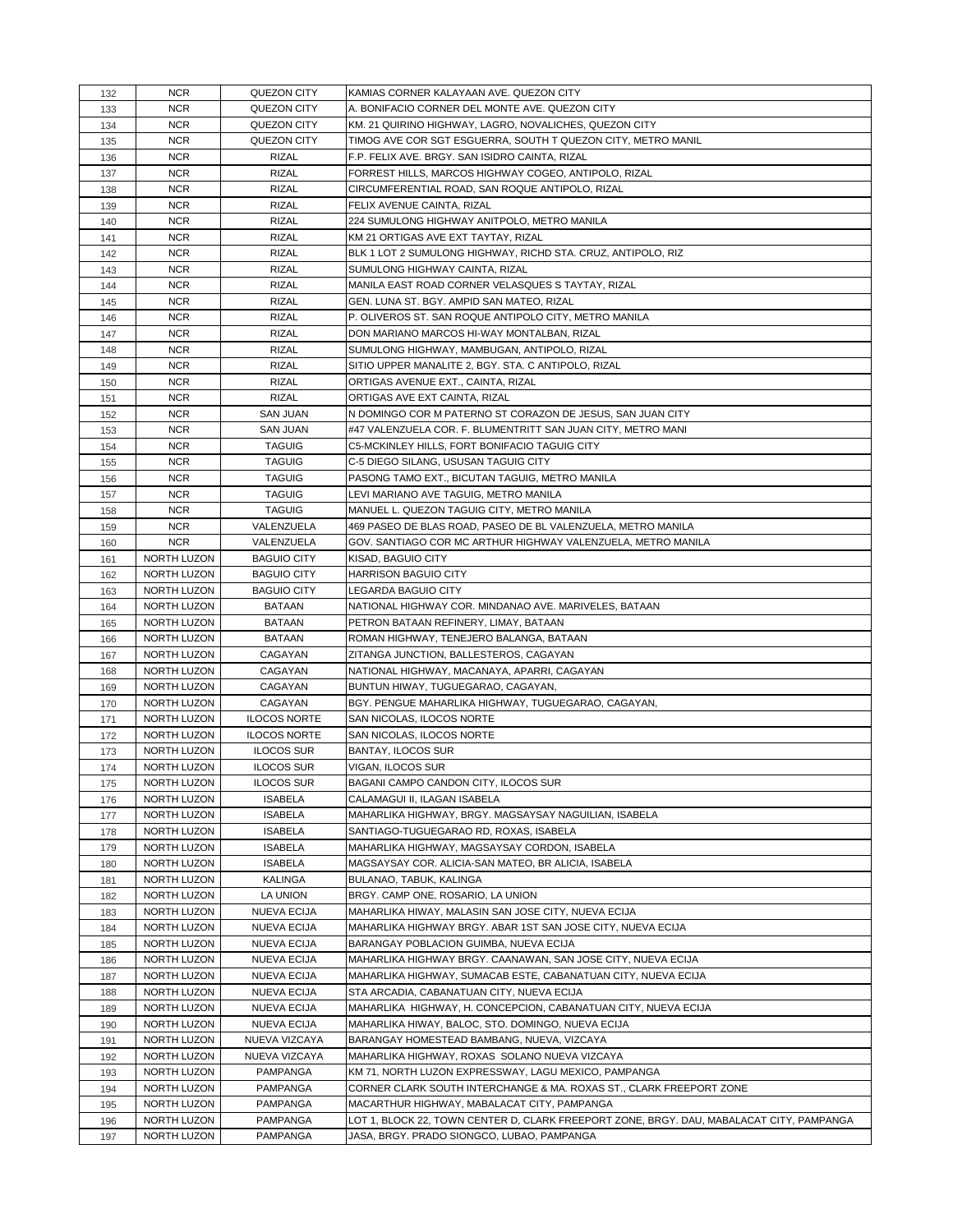| 198 | NORTH LUZON | PAMPANGA               | JASA ROAD, DOLORES, SAN FERNANDO, PAMPANGA                                         |
|-----|-------------|------------------------|------------------------------------------------------------------------------------|
| 199 | NORTH LUZON | <b>PAMPANGA</b>        | LAZATIN BLVD., SAN FERNANDO, PAMPANGA                                              |
| 200 | NORTH LUZON | PANGASINAN             | BRGY. BATAKIL, POZORRUBIO, PANGASINAN                                              |
| 201 | NORTH LUZON | PANGASINAN             | MCARTHUR HIGHWAY, CARMEN, ROSALES, PANGASINAN                                      |
| 202 | NORTH LUZON | PANGASINAN             | MCARTHUR HIGHWAY, URDANETA CITY, PANGASINAN                                        |
| 203 | NORTH LUZON | PANGASINAN             | TAYUG, PANGASINAN                                                                  |
| 204 | NORTH LUZON | PANGASINAN             | CALASIAO, PANGASINAN                                                               |
| 205 | NORTH LUZON | PANGASINAN             | DAGUPAN, PANGASINAN                                                                |
| 206 | NORTH LUZON | <b>TARLAC</b>          | KM134 TPLEX SOUTHBOUND, PURA, TARLAC                                               |
| 207 | NORTH LUZON | TARLAC                 | KM134 TPLEX NORTHBOUND, PURA, TARLAC                                               |
| 208 | NORTH LUZON | ZAMBALES               | ARGONAUT HIWAY CORNER RIZAL BLVD, SUBIC, ZAMBALES                                  |
| 209 | NORTH LUZON | ZAMBALES               | RIZAL HIGHWAY, GIMIKAN SOFTBALL FIELD, SUBIC BAY FREEPORT ZONE, OLONGAPO, ZAMBALES |
| 210 | NORTH LUZON | ZAMBALES               | LOT 1 ARGONAUT HIGHWAY, SUBIC GATEWAY, SUBIC FREEPORT ZONE, OLONGAPO, ZAMBALES     |
| 211 | SOUTH LUZON | ALBAY                  | BUSAY, DARAGA, ALBAY                                                               |
| 212 | SOUTH LUZON | ALBAY                  | RIZAL, DARAGA, ALBAY                                                               |
| 213 | SOUTH LUZON | <b>ALBAY</b>           | STO. DOMINGO, ALBAY                                                                |
| 214 | SOUTH LUZON | <b>BATANGAS</b>        | KM 75 SOUTHBOUND LANE STAR TOLLWAY, MALVAR, BATANGAS                               |
| 215 | SOUTH LUZON | <b>BATANGAS</b>        | KM 79 NORTHBOUND LANE STAR TOLLWAY, BRGY. TIBIG, LIPA CITY, BATANGAS               |
| 216 | SOUTH LUZON | <b>BATANGAS</b>        | BRGY. SICO, LIPA CITY, BATANGAS                                                    |
| 217 | SOUTH LUZON | <b>BATANGAS</b>        | BRGY. SAN RAFAEL, STO. TOMAS, BATANGAS                                             |
| 218 | SOUTH LUZON | <b>BATANGAS</b>        | MAHARLIKA HIGHWAY, STO. TOMAS, BATANGAS                                            |
| 219 | SOUTH LUZON | <b>BATANGAS</b>        | BRGY. SABANG, LIPA CITY, BATANGAS                                                  |
| 220 | SOUTH LUZON | <b>BATANGAS</b>        | KM 86 NORTHBOUND LANE STAR TOLLWAY, BRGY. AYA, SAN JOSE, BATANGAS                  |
| 221 | SOUTH LUZON | <b>BATANGAS</b>        | KM. 105 HILLTOP CORNER P. BURGOS ST. BRGY. KUMINTANG IBABA, BATANGAS CITY          |
| 222 | SOUTH LUZON | <b>BATANGAS</b>        | KM. 103 PRESIDENT LAUREL HIGHWAY, BRGY. KUMINTANG ILAYA, BATANGAS CITY             |
| 223 | SOUTH LUZON | <b>BATANGAS</b>        | KM. 113 F. MANGOBOS ST., BRGY. MANGHINAO, BAUAN, BATANGAS                          |
| 224 | SOUTH LUZON | <b>CAMARINES NORTE</b> | F. PIMENTEL AVENUE DASMARINAS ST. DAET CAMARINES NORTE                             |
| 225 | SOUTH LUZON | <b>CAMARINES NORTE</b> | BGY. PANDAN, VINZONS AVE., DAET, CAMARINES NORTE                                   |
| 226 | SOUTH LUZON | <b>CAMARINES SUR</b>   | LERMA COR. PANGANIBAN DRIVE, NAGA CITY, CAMARINES SUR                              |
| 227 | SOUTH LUZON | <b>CAMARINES SUR</b>   | MAGSAYSAY AVE., NAGA CITY, CAMARINES SUR                                           |
| 228 | SOUTH LUZON | <b>CAMARINES SUR</b>   | MAHARLIKA HWAY, BGY. TARA, SIPOCOT, CAMARINES SUR                                  |
| 229 | SOUTH LUZON | <b>CAMARINES SUR</b>   | DEL ROSARIO, NAGA CITY, CAMARINES SUR                                              |
| 230 | SOUTH LUZON | <b>CAVITE</b>          | AGUINALDO HIGHWAY, IMUS CITY, CAVITE                                               |
| 231 | SOUTH LUZON | <b>CAVITE</b>          | AGUINALDO HIGHWAY, PANAPAAN, BACOOR CITY, CAVITE                                   |
| 232 | SOUTH LUZON | <b>CAVITE</b>          | AGUINALDO HIGHWAY, PALICO, IMUS CITY, CAVITE                                       |
| 233 | SOUTH LUZON | <b>CAVITE</b>          | DAANG HARI, MOLINO IV, BACOOR CITY, CAVITE                                         |
| 234 | SOUTH LUZON | <b>CAVITE</b>          | CARMONA, CAVITE                                                                    |
| 235 | SOUTH LUZON | <b>CAVITE</b>          | <b>GENERAL TRIAS, CAVITE</b>                                                       |
| 236 | SOUTH LUZON | <b>CAVITE</b>          | CARMONA, CAVITE                                                                    |
| 237 | SOUTH LUZON | <b>CAVITE</b>          | SILANG, CAVITE                                                                     |
| 238 | SOUTH LUZON | <b>CAVITE</b>          | TAGAYTAY CITY, CAVITE                                                              |
| 239 | SOUTH LUZON | <b>CAVITE</b>          | TAGAYTAY CITY, CAVITE                                                              |
| 240 | SOUTH LUZON | LAGUNA                 | SAN PEDRO, LAGUNA                                                                  |
| 241 | SOUTH LUZON | LAGUNA                 | BINAN, LAGUNA                                                                      |
| 242 | SOUTH LUZON | LAGUNA                 | STA. ROSA CITY, LAGUNA                                                             |
| 243 | SOUTH LUZON | LAGUNA                 | STA. ROSA CITY, LAGUNA                                                             |
| 244 | SOUTH LUZON | LAGUNA                 | NORTHBOUND SLEX, BRGY. MAPAGONG, CALAMBA LAGUNA                                    |
| 245 | SOUTH LUZON | LAGUNA                 | SOUTHBOUND SLEX, BRGY. MAPAGONG, CALAMBA LAGUNA                                    |
| 246 | SOUTH LUZON | LAGUNA                 | NATIONAL HIGHWAY, BUCAL, CALAMBA LAGUNA                                            |
| 247 | SOUTH LUZON | LAGUNA                 | BGY. MAAHAS, LOS BANOS LAGUNA                                                      |
| 248 | SOUTH LUZON | LAGUNA                 | CPDO CMPD, UP LOS BABOS LOS BABOS, LAGUNA                                          |
| 249 | SOUTH LUZON | LAGUNA                 | SAN PABLO, LAGUNA                                                                  |
| 250 | SOUTH LUZON | LAGUNA                 | SAN PABLO, LAGUNA                                                                  |
| 251 | SOUTH LUZON | LEGAZPI                | <b>LEGAZPI CITY</b>                                                                |
| 252 | SOUTH LUZON | <b>LEGAZPI</b>         | LEGAZPI CITY                                                                       |
| 253 | SOUTH LUZON | MARINDUQUE             | MARINDUQUE                                                                         |
| 254 | SOUTH LUZON | PALAWAN                | NATIONAL HIGHWAY, BRGY. STA. MONICA, PUERTO PRINCESA CITY                          |
| 255 | SOUTH LUZON | PALAWAN                | NATIONAL HIGHWAY, BRGY. TINIGUIBAN, PUERTO PRINCESA CITY                           |
| 256 | SOUTH LUZON | QUEZON                 | MAHARLIKA HI-WAY, BRGY. PENAFRANCIA, GUMACA QUEZON 4307                            |
| 257 | SOUTH LUZON | QUEZON                 | ALONG MAHARLIKA HIGHWAY, BRGY STA. MARIA, CALAUAG, QUEZON                          |
| 258 | SOUTH LUZON | QUEZON                 | CANDELARIA, QUEZON                                                                 |
| 259 | SOUTH LUZON | QUEZON                 | LUCENA, QUEZON                                                                     |
| 260 | SOUTH LUZON | QUEZON                 | LUCENA, QUEZON                                                                     |
| 261 | VISAYAS     | CEBU                   | G. LOPEZ JAENA AVE., SUBANGDAKU MANDAUE CITY, CEBU                                 |
| 262 |             | CEBU                   | M.V. PATALINGHUG, JR. AVE., PAJO LAPU-LAPU CITY, CEBU                              |
|     | VISAYAS     |                        |                                                                                    |